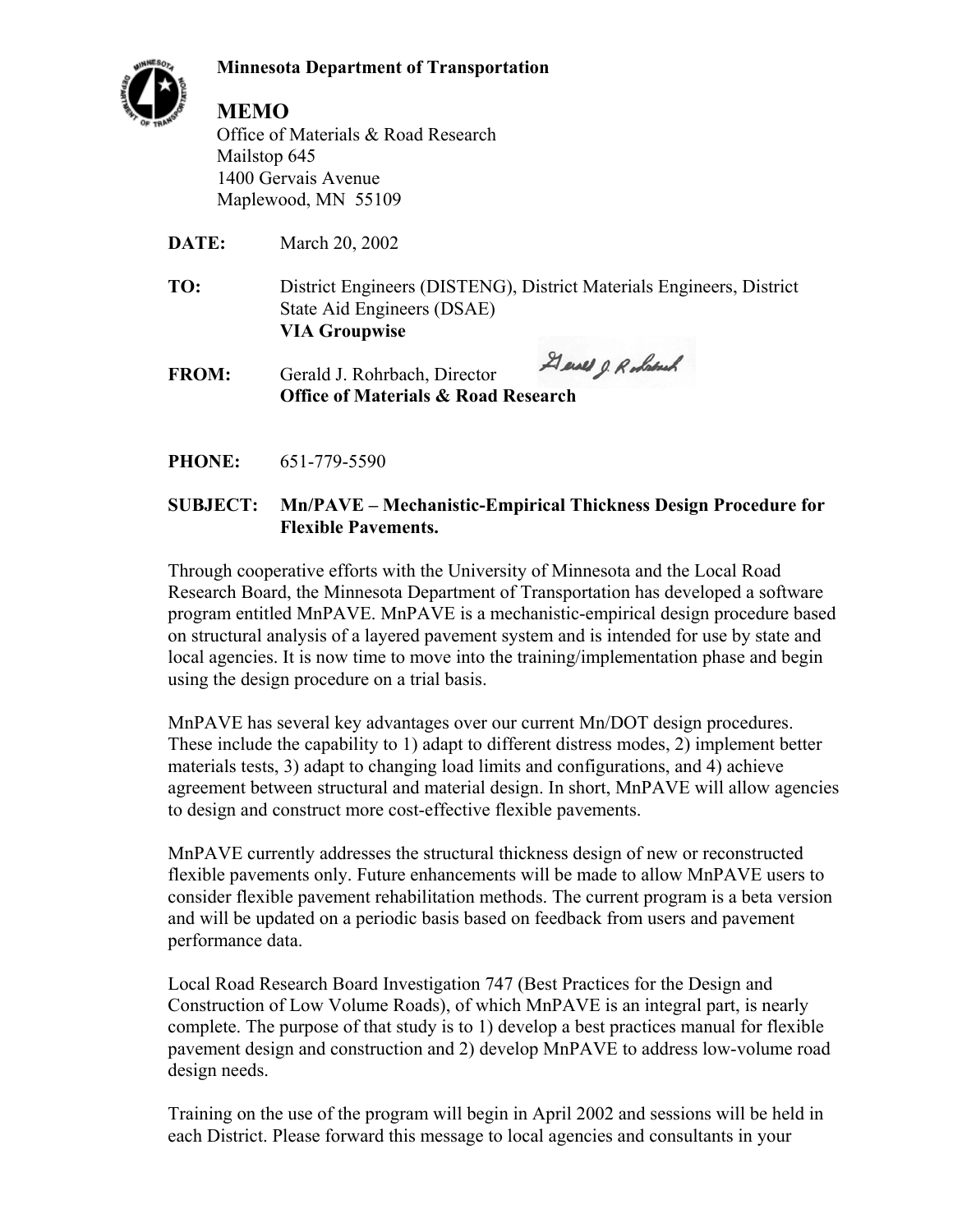District. To facilitate the hands-on portion of the training we would like to keep the class sizes small (25 people at most). We also ask that participants bring their own laptop computers. Unfortunately we may not be able to serve every person that wants training the first time around. We can certainly arrange for subsequent training sessions for those that were not able to attend.

Attached are instructions on how to obtain the design program and associated documentation, training session agenda, what to bring, and list of instructors/contacts. Please try to have the program installed to your machines prior to the training date in your District. Participants are also asked to bring examples of their own pavement design problems. There will be time during the workshop to work on these.

For questions on operation of the program please contact Dr. Shongtao Dai, Research Operations Engineer at 651 779 5218. For questions on training and pavement design issues, please contact Dave Van Deusen, Pavement Design Engineer at 651 779 5564.

Thank you in advance for your help in this effort.

Roger Olson

Cc: ADEs Mark Snyder, CPAM Rich Wolters, MAPA Joseph Meade Glenn Engstrom John Garrity Dave Van Deusen Dr. Shongtao Dai Dave Janisch Tom Nelson Dr. Gene Skok, U of Mn Doug Schwartz Jonette Kreideweis George Cepress George Cochran

Bruce Tanquist John Siekmeier Bill Lohr, FHWA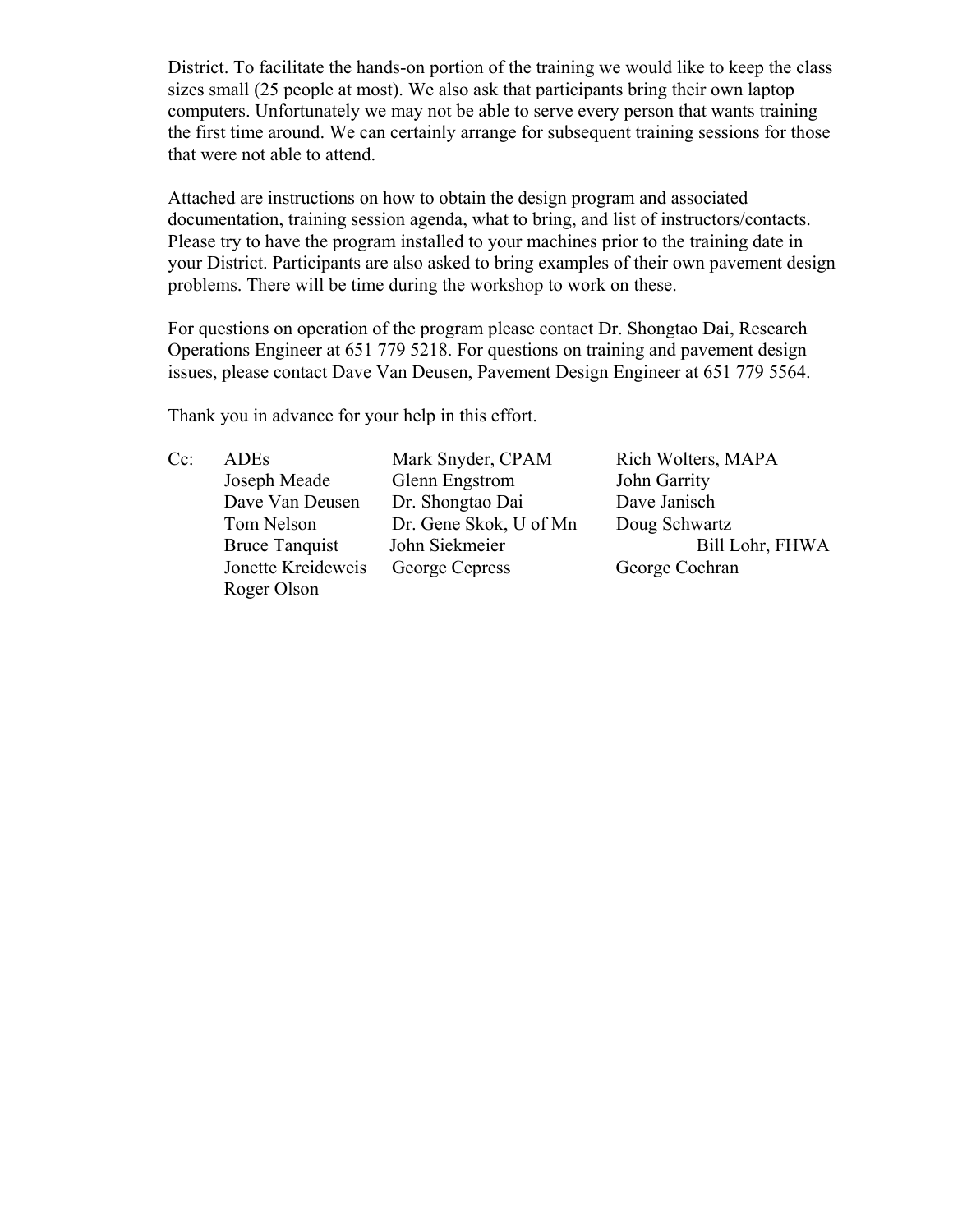# **MnPAVE Training Agenda**

| 1. Brief Demo of MnPAVE (All)                                                                   | $9:00-9:10$   |
|-------------------------------------------------------------------------------------------------|---------------|
| 2. Introduction (20 min, Dave)                                                                  | $9:10-9:25$   |
| 3. Fundamentals of M-E Design (20min, Dai)                                                      | $9:25-9:40$   |
| 4. Climate, HMA material and transfer function calibration (30 min, Bruce) 9:40-10:10           |               |
| $\text{P}$ Freak (10:10-10:30)                                                                  |               |
| 5. Aggregate Base and Subgrade Soil Properties and Laboratory Testing<br>(30 min, John and Dai) | $10:30-11:00$ |
| 6. Traffic (30 min, Tom Nelson)                                                                 | $11:00-11:30$ |
| 7. Best Practices for Pavement Design (30 min, Gene)                                            | $11:30-12:00$ |
| >Lunch on your own                                                                              | $12:00-1:00$  |
| 8. Demo of MnPAVE (All)                                                                         | $1:00-1:30$   |
| 9. MnPAVE Workshop (All)                                                                        | $1:30-2:30$   |